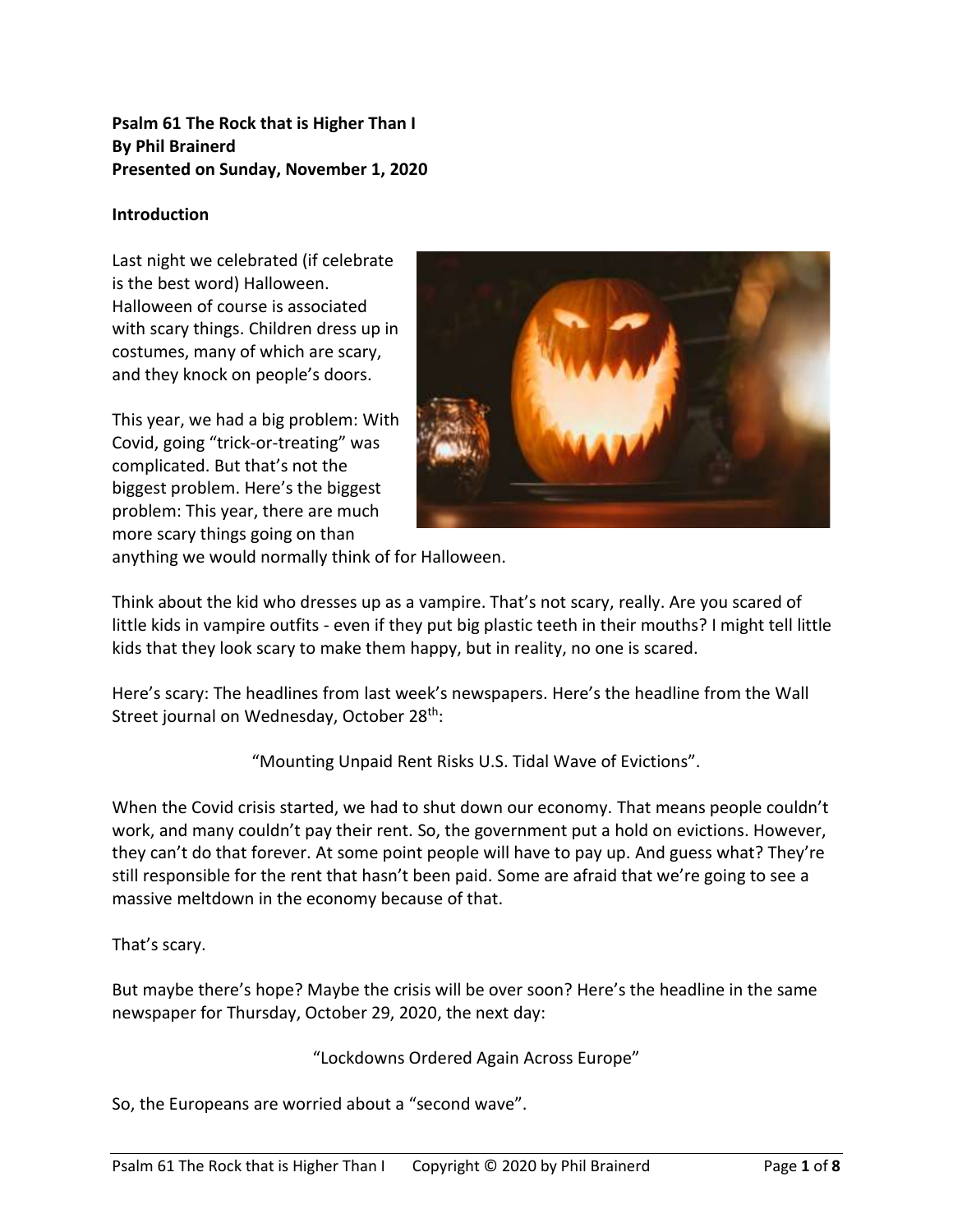That's scary.

Now, many people are retired. They don't have to worry about employment. They rely on pensions and retirement funds. The next headline for that day reads:

"Stocks Fall as Fears over Economy grow."

Pensions and retirement funds are based on stocks.

So, that's scary, too.

What do most people do when they're confronted with scary news? They get scared. And that's understandable. What do God's people do when they're confronted with scary news? Let's state that in a more realistic way: What do God's people do when they're faced with terrible threats? Let's look at God's word and find out. We're going to think about a Psalm that answers this question. It's Psalm 61.

- 1 Hear my cry, O God; listen to my prayer.
- 2 From the ends of the earth I call to you, I call as my heart grows faint; lead me to the rock that is higher than I.
- 3 For you have been my refuge, a strong tower against the foe.
- 4 I long to dwell in your tent forever and take refuge in the shelter of your wings.
- 5 For you, God, have heard my vows; you have given me the heritage of those who fear your name.
- 6 Increase the days of the king's life, his years for many generations.
- 7 May he be enthroned in God's presence forever; appoint your love and faithfulness to protect him.
- 8 Then I will ever sing in praise of your name and fulfill my vows day after day.

(Psalm 61 NIV)

Let's ask again: What do God's People do when faced with terrible threats?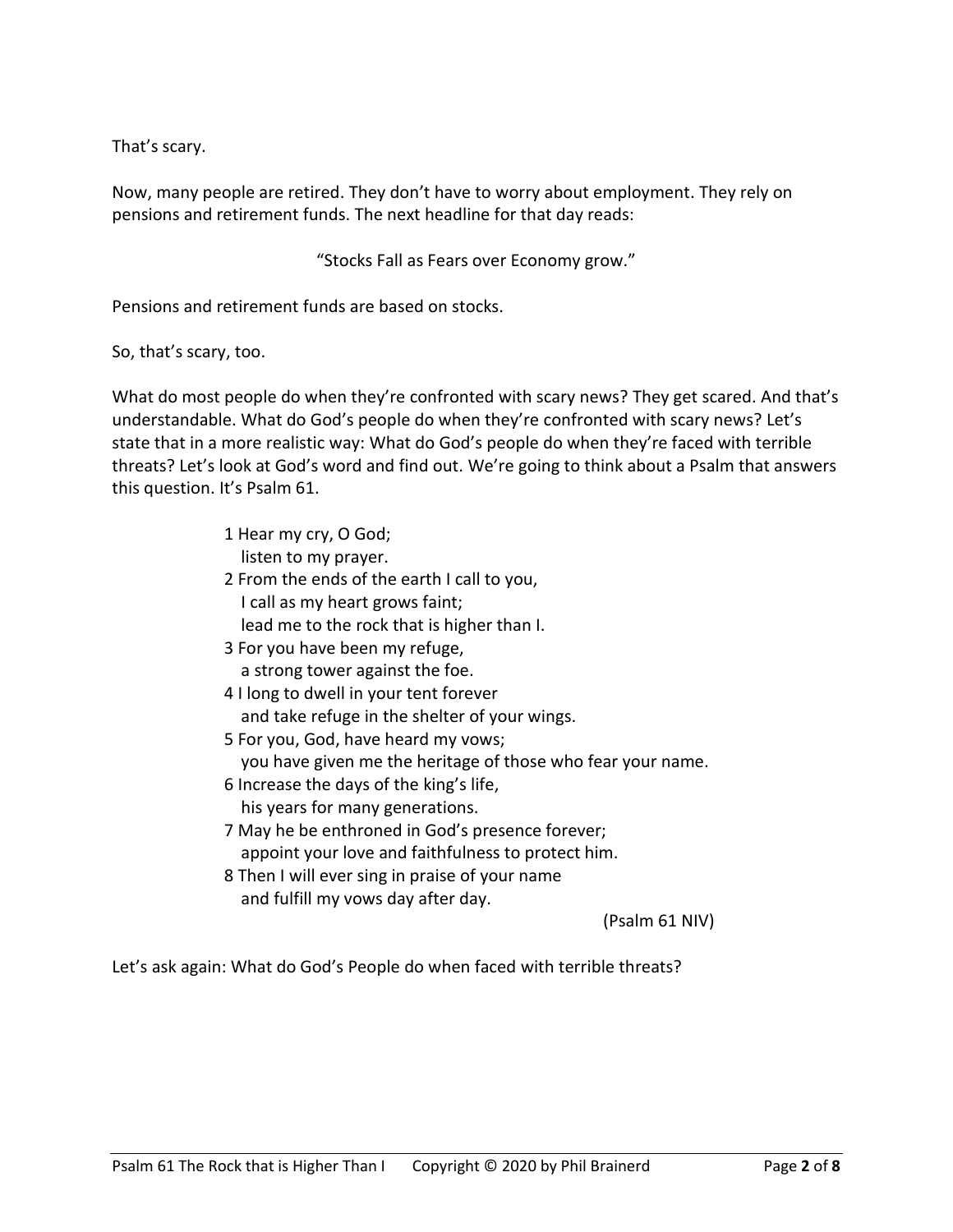#### **I. The Godly Cry Out to God.**

#### Hear my cry, O God; listen to my prayer. (v 1)

When faced with a terrible threat, God's people cry out to God. Listen to this: "Hear my cry, O God." This isn't "Hey God, let's find a quiet place and have a little chat." This isn't dry. This is not intellectual. This is a *cry*. This come from the heart of a person in deep distress. The pain inside of them is forcing its way out of their mouth. And notice, it's not just a cry. Many people call out when they're feeling pain. If someone stubs their toe, what do you hear?

This person, though, has something special - This person has a relationship with God. So, when the pain in their soul erupts forth, it's not just sent out in a random wave. It's not just a scream of pain. It's certainly not a curse. *It's pointed and focused to God.* "Hear my cry, O God; listen to my prayer."

Do you sometimes feel like you're facing something terrible? Are you facing a threat? You have something in common with this person.

Why is this person suffering? Let's read on.

From the ends of the earth I call to you, (v 2)

To be a Psalm writer, you had to live in ancient Israel. That's not the end of the earth by anyone's book. So, what's the writer saying?

The famous English preacher Charles Haddon Spurgeon suggested that this Psalm was written by King David. After the day he became king, David was one of the most loved and successful kings of ancient Israel. There was only one exception. At one point, his son Absalom fomented a revolt. Absalom wanted to steal the kingdom from his father. Because David loved his son, he didn't react to early warnings that this was happening. David learned too late that his son had successfully amassed an army capable of taking Jerusalem, the capitol. David was forced to flee.

Imagine this: One day, he's living in a beautiful palace. The next, he's on foot running for his life. That sounds like a serious threat.

David could go no further than the borders of Israel, because any neighboring king might capture him and kill him. So, from his perspective, he's as far away from his home as he can get. For him, things couldn't be more desperate. So, with a note of poetry he says, "From the ends of the earth I cry out to you."

Have you ever faced a situation where you're at the end of your rope? It feels like things couldn't get worse. Have you ever found yourself in a place that feels like you could get no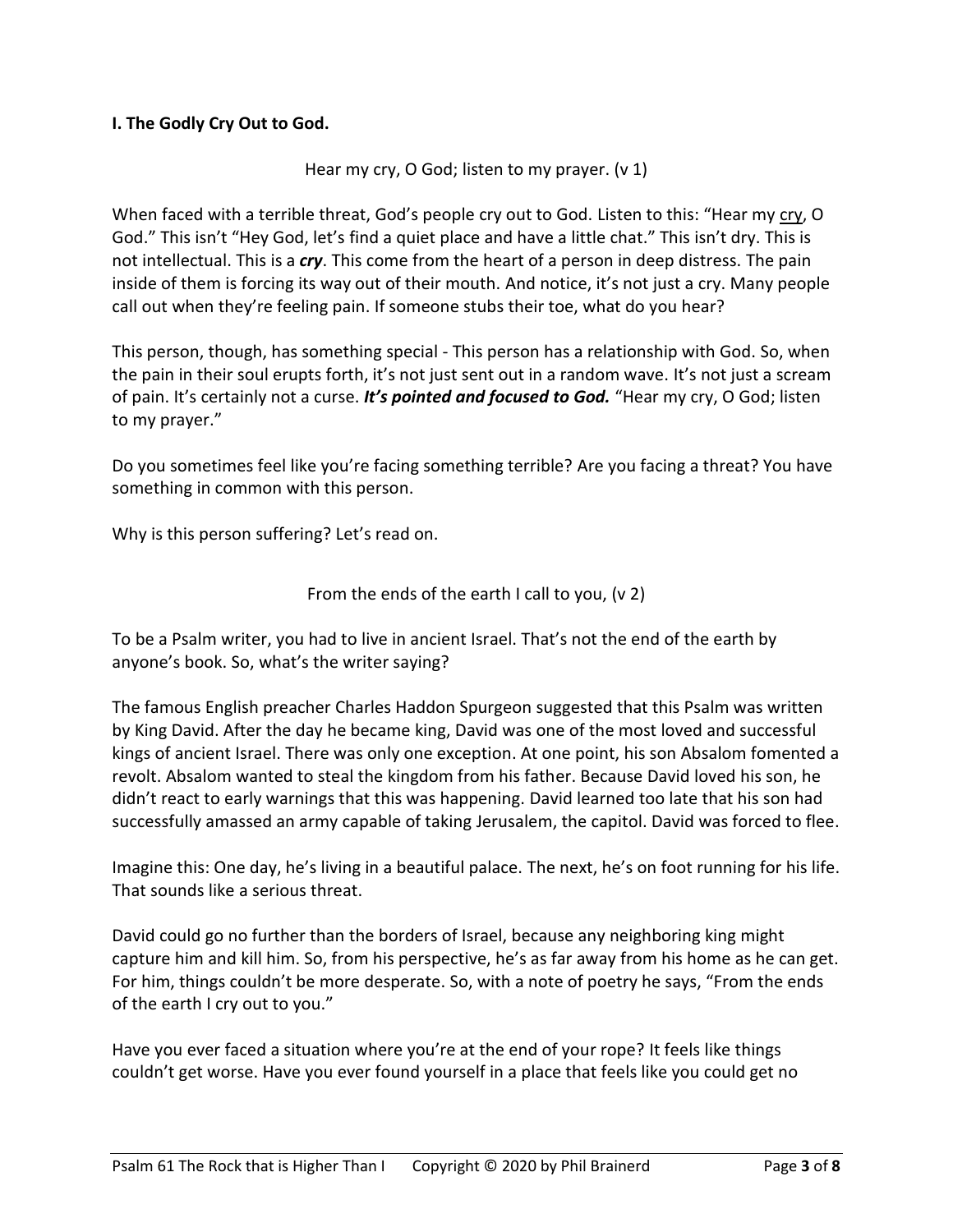further away from where you want to be? If you ever felt that way, David had something in common with you.

Let's understand something: David was a man of God. Many have considered him to be an example of what a King should be, and what a man should be. He spent almost his whole life serving God with great faith. When David was a teenager, he stood boldly before Goliath. Goliath was a giant. Goliath had a massive sword and the armor of a tank. David had a slingshot and three small stones. With all that, David took down the giant through the power of God.

It's now decades later. What was he feeling like when he called out to God?

"I call as my heart grows faint;"  $(v 2(b))$ 

David's heart was growing faint. He was weak. He didn't have much strength left.

One thing I appreciate about the book of Psalms is how honest it is. This is very human. We're normally told that faithful people immediately trust in God. We're told "that's all you have to do – you just trust." Faithful people, we're told, don't wait until they're desperate. Well, sometimes even faithful people grow weak.

Have you ever faced a threat and waited a little too long to ask for help? You and David have something in common.

So, did David cry out just because he wanted to share his feelings? No. He asked for something. Let's find out what he asked for.

### **II. The Godly Ask for God's Protection**

Here's what David prayed for:

…lead me to the rock that is higher than I. For you have been my refuge, a strong tower against the foe.

 $(v 2(b)-3)$ 

When David faced a terrible threat, he cried out. But he didn't just scream wildly. He remembered that God was able to protect him.

David was a military man. In those days, one way to win a battle was to be higher than your enemy. You wanted to take the high ground. In those days, if you were high up and your enemy was down below you, you only had to throw a few big rocks to send the bad guys packing.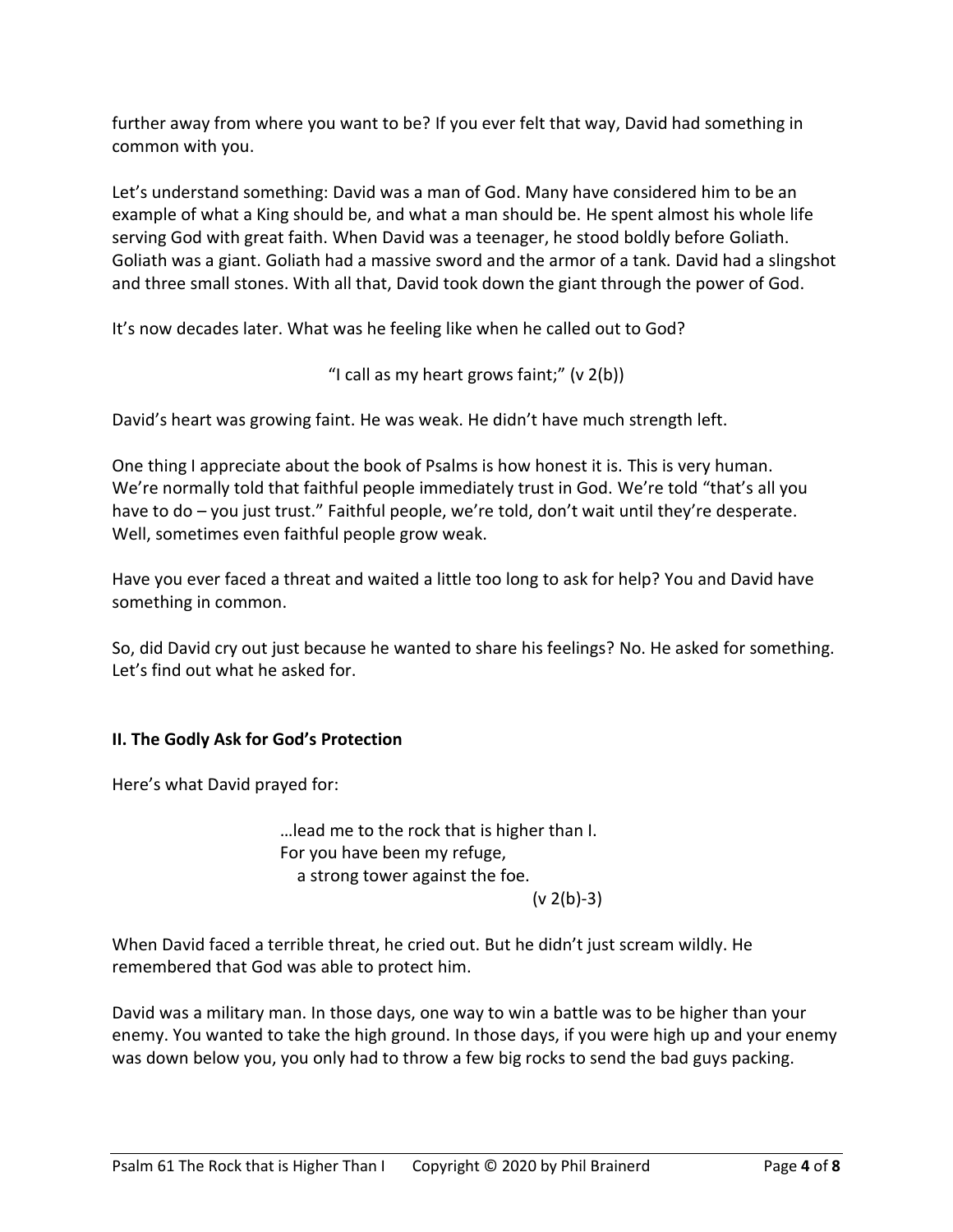But that wasn't what David was talking about. He wasn't just interested in a small military advantage. He's acknowledging that he is insufficient for the threat that he's facing. He needed help. He needs something or someone bigger than he - Much bigger. He knew that he would not find it on this earth.

He knows that God is the one who is much, much bigger than he. He knows that because he called on God in the past for help. And God came through. God was David's refuge in the past. God was like a fortress to David, like a strong tower.

Are you facing a threat, and you feel absolutely overwhelmed? You and David have something in common. David found something bigger than himself. You can, too.

There's more.

### **III. The Godly Look to the Big Picture**

We've looked at the first half of this in detail. Let's move quickly and look at the second half with a "big picture" perspective. We'll find that the Godly look for the big picture.

> 4 I long to dwell in your tent forever and take refuge in the shelter of your wings.  $(v 4)$

David wants this to be permanent. "I long to dwell in your tent forever"

In the military today, soldiers talk about a "foxhole conversion". Imagine you've got any normal person. They're a farmer, a factory worker, an office worker. They enlist in the military. They train for battle, but they're never really in danger. Then comes the day of battle. Then comes the first-time soldiers hear explosions around them. They realize their life is truly in danger. At that time, it's easy to make all kinds of promises and commitments to God. Sadly, a lot of those promises evaporate when safety comes.

David wants to live with God *forever*. He wants to learn to find his refuge in God on a long-term basis.

Next, David is going to take a moment to request some things that sound at first like they're about him, but they're really about the long-term good of Israel and God's purposes on the earth.

> For you, God, have heard my vows; you have given me the heritage of those who fear your name. (v 5)

David promised God a long time ago that he wanted to serve him and serve God's people Israel.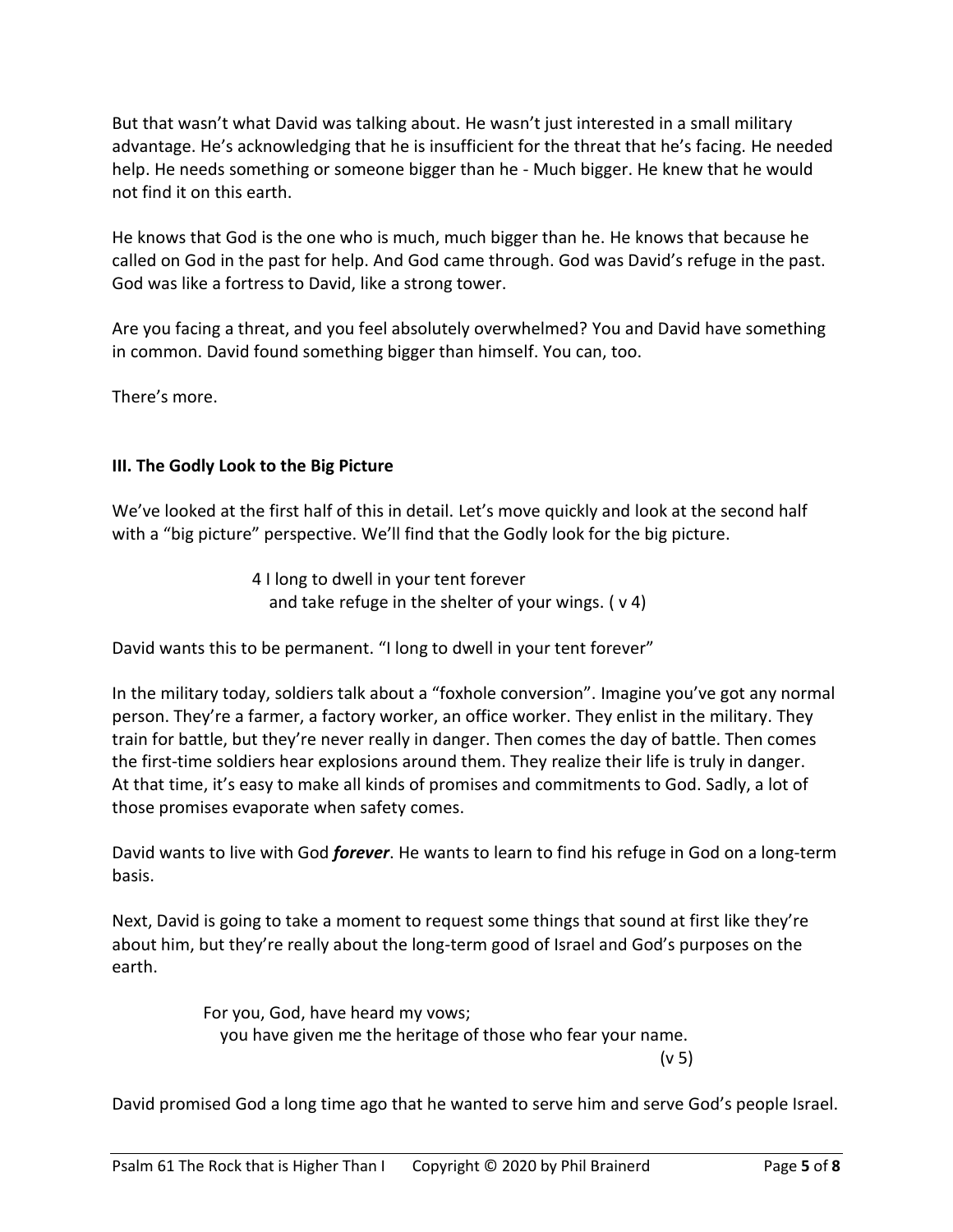Because of his commitment, God made him ruler over a great kingdom. He made that vow, and he want the opportunity to live it out. He wanted to be included among all those who have called on God's name in faith.

> Increase the days of the king's life, his years for many generations. May he be enthroned in God's presence forever; appoint your love and faithfulness to protect him. (v 6-7)

Does any mortal man live for generations? Does a mortal man sit enthroned in God's presence forever? No. David wrote many Psalms. It's not unusual for David to start with things around him. But then, he enters into a state where he sees a bigger, eternal picture.

God promised David that one of his children would sit on the throne forever. Right now, that was in danger. Absalom was one of David's sons, but not the right one. *Solomon* needed to be on the throne in order to establish the line of David that would someday lead to the Messiah. So David was praying for his own life, but he was also praying for God's eternal plan. In order for that plan to happen, David had to complete his part.

That leads to our last point. And note: This is the most important part.

# **IV. They Look for God's Calling**

Then I will ever sing in praise of your name and fulfill my vows day after day. (v 8)

This has two parts. The first is praise. Praise is an awesome privilege. The Scriptures are full of places where people face tough situations. They ask God for help. It's not unusual to hear that God rescued people from those tough situations. That is truly wonderful. When that happens, it's a time for rejoicing. It's a time for praise. It's a time for singing.

We all like praise. We all like to sing happy songs. We all like to feel good. For many, the story stops there - And that's not a bad thing. Hearing stories of praise is good.

For some though, the story goes on. As wonderful as it is to hear that someone has been rescued, there can be something more. Listen to what David says:

"Then I will ever sing in praise of your name *and fulfill my vows day after day*."

So, David isn't just saying, "rescue me". He's not saying, "rescue me so that I can live a happy life." *He's saying, "rescue me so that I can serve you and others."*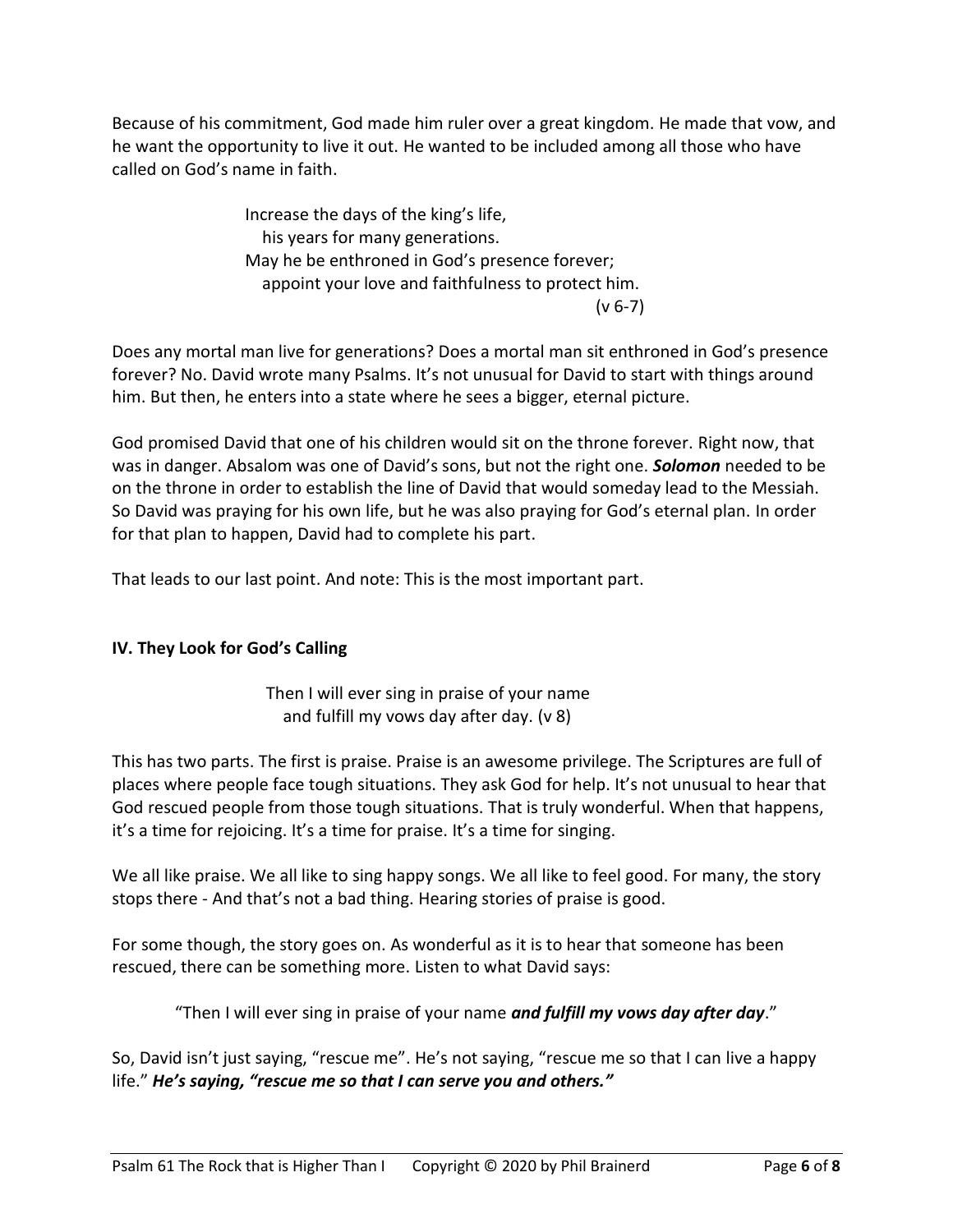Let's pull this all together.

## **Conclusion**

What do God's people do when face with a terrible threat? They cry out to God. If you find yourself faced with a terrible threat, you can cry out to God. You can cry out, "Lead me to the rock that is higher than I." God often rescues people who cry out to him. When he does, it's a wonderful thing. It's a time to sing praises. If you're facing a terrible threat, I hope you'll ask God to help.

We started by saying that last night was Halloween. As we said, it's full of scary things. Because it's full of scary things, many are surprised to find out that it's actually a Christian holiday. "Halloween" comes from the phrase, "All Hallows Eve" It's the evening before "All Hallows Day", or "All Saints Day". "All Saints Day" is a Christian holiday that commemorates martyrs of the Church - People who died for their faith. At one time, it took place in another month. No one knows exactly why, but centuries ago, it was moved to the end of October. Why did they do that?

There is no official reason, but based on my understanding of how Christians work, I have a guess.

Before the first millennium, when Christian missionaries first started traveling from southern Europe into northern Europe, they met people who were very superstitious. Especially in the Fall. In the Summertime, things are great. There's lots of food. There's lots of life. Then there's a harvest. There are festivals and celebrations.

But then, sometime in late October, things start to grow cold. The nights get longer. You can only hope that you have enough food stored up to make it through the winter. If you don't have enough wood to burn, you may freeze to death. Because it's cold, you're more likely to get sick. Back in those days, people didn't understand germs and viruses. They just knew that people died for mysterious reasons. So, they got scared.

Fancy that! The ancient people of the world were scared by death and disease and running out of the things they needed to live.

How did the Christian missionaries respond? They looked at their history and found people who weren't afraid of death. Those people knew that God was their rock. God would protect them and provide for them until the day that it was time to go to heaven. That gave them strength and courage. They stood up to evil rulers and evil people, even though it meant giving their lives. They were the martyrs of the Church. The lives of those people were celebrated on All Saints Day.

So, I think the missionaries said, "Hey, we have a holiday that celebrates eternal life in Jesus.